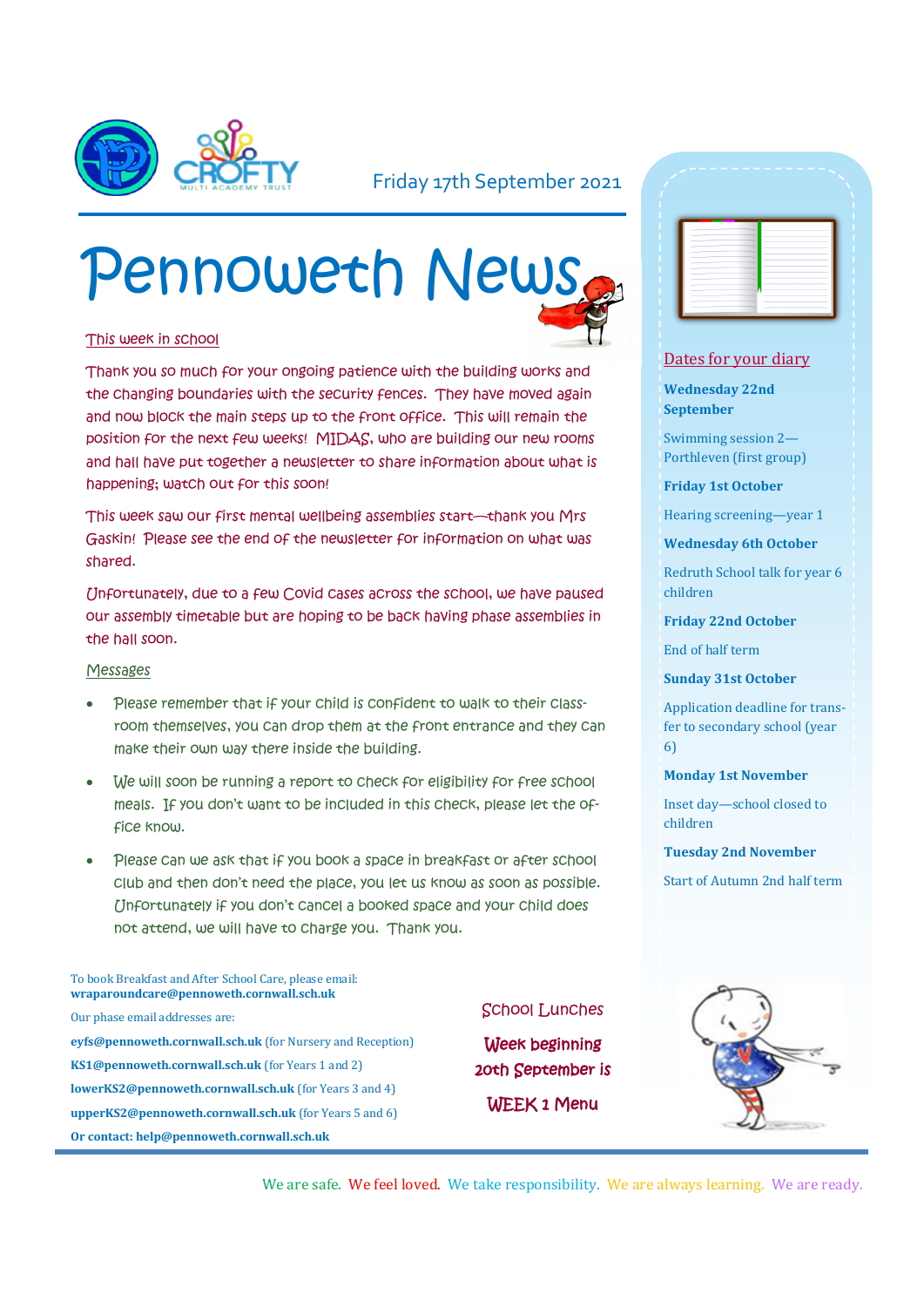# Character Qualities

We have 4 key characteristics that we are always on the lookout for! Each of these is represented by a character.

Considerate children are thoughtful, caring, sympathetic, helpful, polite, attentive, mindful and patient.

Inquisitive children are curious, inquiring, questioning, intrigued and eager to know.

Courageous children are bold, brave, valiant adventurous and determined.

Children who are being fun will be enthusiastic, excited, energetic, cheerful, light-hearted and will laugh!

We also have our Stars of the Week, who have been classroom superstars and DNA Champions for each phase.

| Restormel: Poppy<br>Newlyn: Tom<br>Considerate<br>Tintagel: Lovaya<br>Mevagissey: Willow<br>Porthcurno: Alesha-Mae<br>Porthleven: Ivy<br>Gwithian: Natalyia<br>Pendeen: Riley<br>Marazion: Larkin |
|---------------------------------------------------------------------------------------------------------------------------------------------------------------------------------------------------|
|                                                                                                                                                                                                   |
|                                                                                                                                                                                                   |
|                                                                                                                                                                                                   |
|                                                                                                                                                                                                   |
| Lizard: Maddie                                                                                                                                                                                    |
| Godrevy: Sienna                                                                                                                                                                                   |
| Restormel: Alexander<br>Newlyn: Amelia                                                                                                                                                            |
| Mevagissey: Lucas<br>Inquisitive<br>Tintagel: Thomas                                                                                                                                              |
| Porthcurno: Noah<br>Porthleven: Harley C                                                                                                                                                          |
| Pendeen: Jack<br>Gwithian: Nylah                                                                                                                                                                  |
| Marazion: Isaiah<br>Lizard: TJ                                                                                                                                                                    |
| Godrevy: Yeshua                                                                                                                                                                                   |
|                                                                                                                                                                                                   |
| Restormel: Holly<br>Newlyn: Caitlyn<br>Courageous                                                                                                                                                 |
| Tintagel: Alfie<br>Mevagissey: Sofia                                                                                                                                                              |
| Porthcurno: Oscar<br>Porthleven: Ruby                                                                                                                                                             |
| Gwithian: Jax V<br>Pendeen: Amber                                                                                                                                                                 |
| Lizard: McKenzie<br>Marazion: Jakob                                                                                                                                                               |
| Godrevy: Callie                                                                                                                                                                                   |
| Restormel: Matthew<br>Newlyn: Izzy                                                                                                                                                                |
| Fun<br>Tintagel: Isabelle<br>Mevagissey: Leon                                                                                                                                                     |
| Porthcurno: Tom<br>Porthleven: Harley W                                                                                                                                                           |
| Pendeen: Travis<br>Gwithian: Natalie                                                                                                                                                              |
| Lizard: Jonah<br>Marazion: Starla                                                                                                                                                                 |
| Godrevy: Miley                                                                                                                                                                                    |
| Restormel: Rosen<br>Newlyn: Zach                                                                                                                                                                  |
| Tintagel: Clayton<br>Mevagissey: Jenson                                                                                                                                                           |
| Porthleven: Mia<br>Porthcurno: Georgie                                                                                                                                                            |
| Gwithian: Riley<br>Pendeen: Izzy A                                                                                                                                                                |
| Marazion: Albie<br>Lizard: Boaz                                                                                                                                                                   |
| Godrevy: Christian                                                                                                                                                                                |

We are safe champions: Eleanor (KS1), Aira (LKS2), Fletcher (UKS2)

We feel loved champions: Bella (KS1), William B (LKS2), Lucas (UKS2)

We take responsibility champions: Georgie (KS1), Piran (LKS2), Harry (UKS2)

We are always learning champions: Logan (KS1), Scarlett (LKS2), Kaycee (UKS2)

We are ready champions: Emillie (KS1), Kizzy (LKS2), Exodus (UKS2)